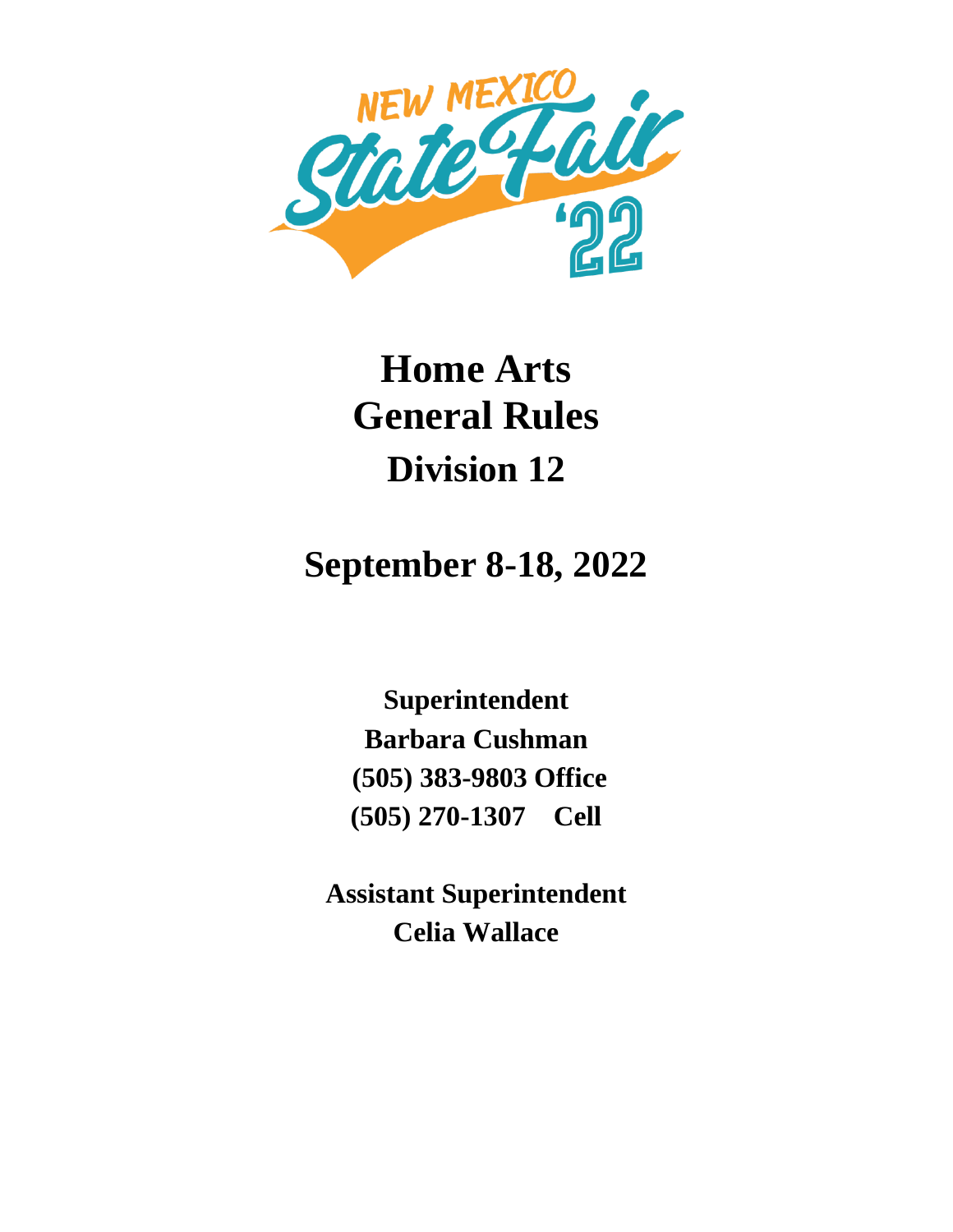## **Home Arts General Rules ENTRY DATES AUGUST 26, 2022 – FRIDAY AUGUST 27, 2022 – SATURDAY**

- 1. Entries in this department are limited to **residents** of New Mexico and there will be a **\$5.00 entry fee which will be charged per person and not per entry. There will NOT be an entry fee for the Food Contests or for Junior Baking.**
- 2. All items must be clean and in excellent condition
- 3. Articles shall be the work of the exhibitor and completed within the last year. Exhibitors must be amateurs.
- 4. All entries shall comply with the requirements as set forth in the New Mexico State Fair Premium Book. No person shall make multiple entries under one class.
- 5. The decision of the judges will be final.

## 6. **NO RAFFLES OF ANY SORT ALLOWED**.

- 7. When mailing entries, please address entries being delivered by UPS, FedEx to New Mexico State Fair, Superintendent of Home Arts, 300 San Pedro NE, Gate 4, Albuquerque, New Mexico, 87108. If mailed entries are sent by the United States Postal Service, they must be addressed to New Mexico State Fair, Superintendent of Home Arts, P.O. Box 8546, Albuquerque, New Mexico, 87198. Mailed entries must arrive by **August 20, 2022**. An entry list for each exhibitor must be included in each package of goods shipped so that its contents can be properly checked. Mailed or shipped entries will be returned after the Fair provided funds to cover mailing costs are included with their entry. The Entry Fee of **\$5.00** must be included.
- 8. Tags for the identification of articles will be attached when the article is entered. The claim check portion of the tag must be presented before the articles will be released at the end of the Fair.